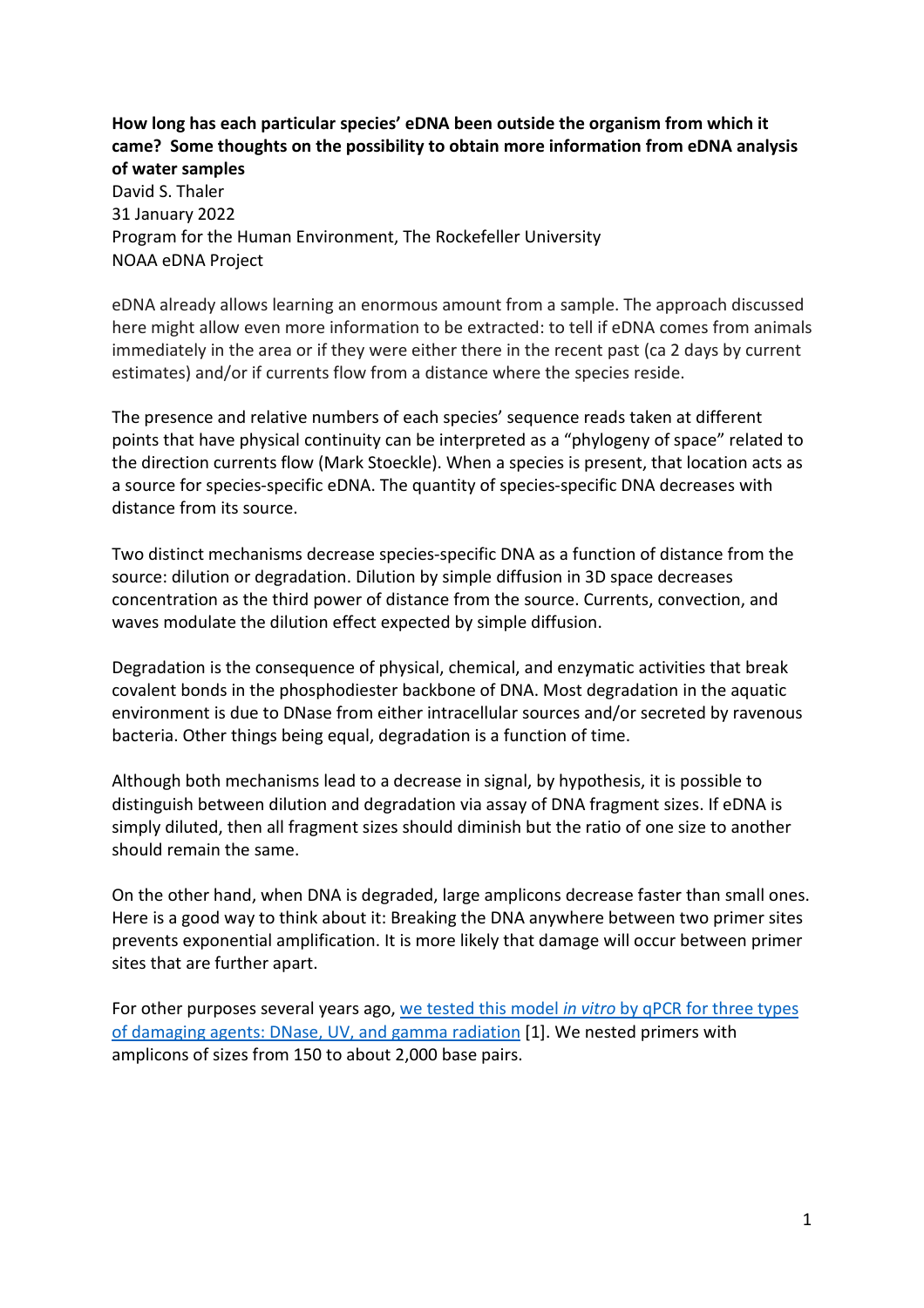A figure from the paper (which has more details) shows how these amplicons cover the same sequences, so effects are based on length rather than sequence or accessibility effects.



The assay works in a quantitatively straightforward way on human mitochondrial DNA treated with DNase. As the model predicts, large targets are lost faster than small ones: About a 1,000-fold decrease in the 2kb target occurs with the same DNase treatment that yields a ca 50% decrease in a 150bp target.